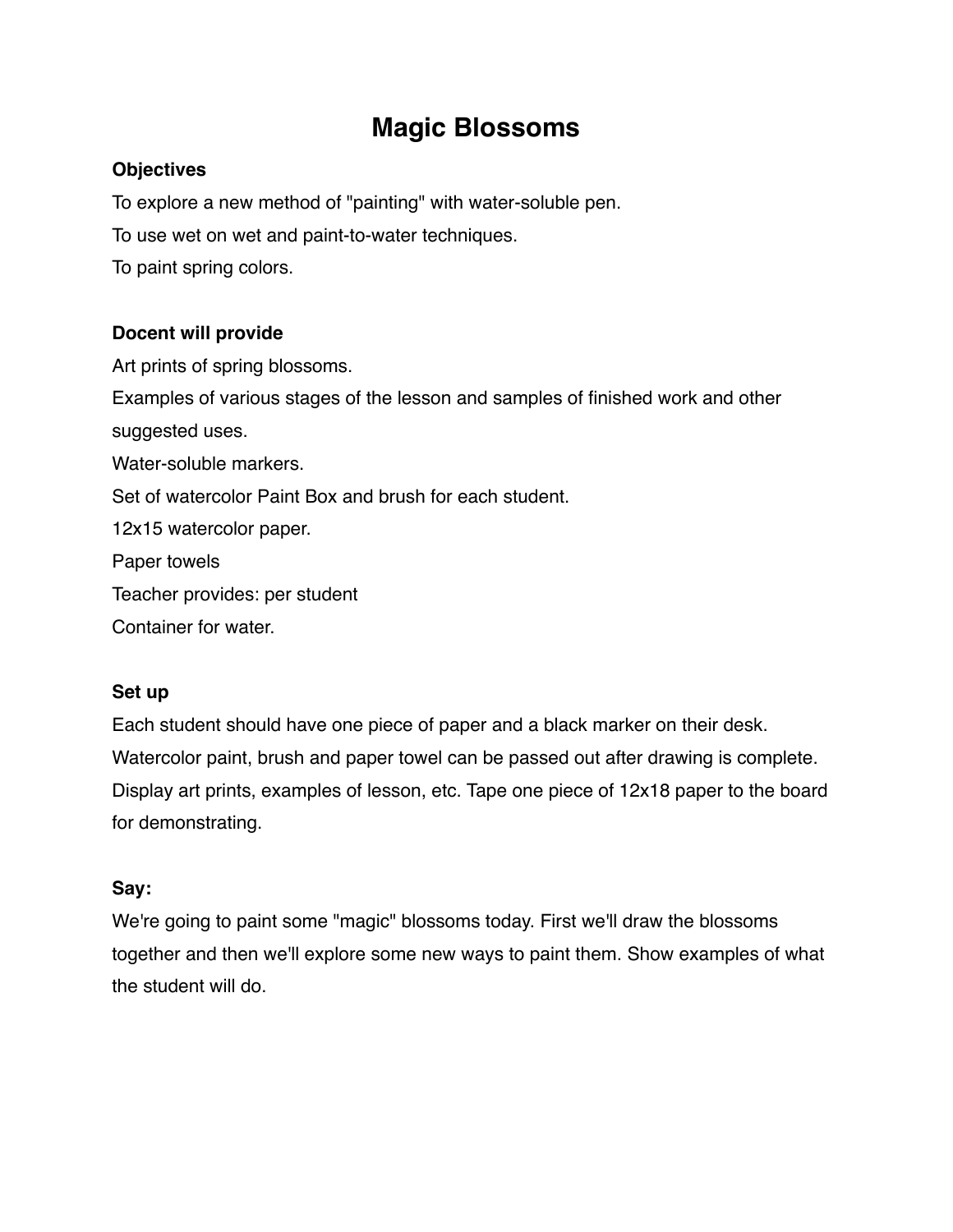# **Procedure:**

#### **Blossoms**

- Let's make the first blossom in an upper corner of our paper. We want to make this flower at least as large as our fist.
- Start by drawing some small circles for the center of the flower.
- Now take your pen and start at the center, make petals by pushing your pen up, across and back down to the center. Notice some of your flower's petals may go off the page. That's O.K. The most important thing is to make them large since we will need space to spread our paint.

#### **Stem**

• Now let's make a stem coming down from this flower. Notice the stem needs to be fairly thick to support such a big bloom. One side of the stem can have a solid line. You might want to make the other dashed to add variety.

#### **Bud**

• To have a little variation in size, let's add a flower that hasn't opened yet.

Continue adding parts to your branch of blossoms. There is a sort of rule in art that even numbers of things are a bit boring. So try to have an uneven number of blossoms.

#### **Leaves**

• We want some leaves to get some different shapes and colors in our paintings. When you are done with the leaves, your drawing will look something like this:

#### **Say:**

- Even though we drew this together, notice how all the drawings are different, just as all of us are different.
- Cap your pens and put them on your desks.